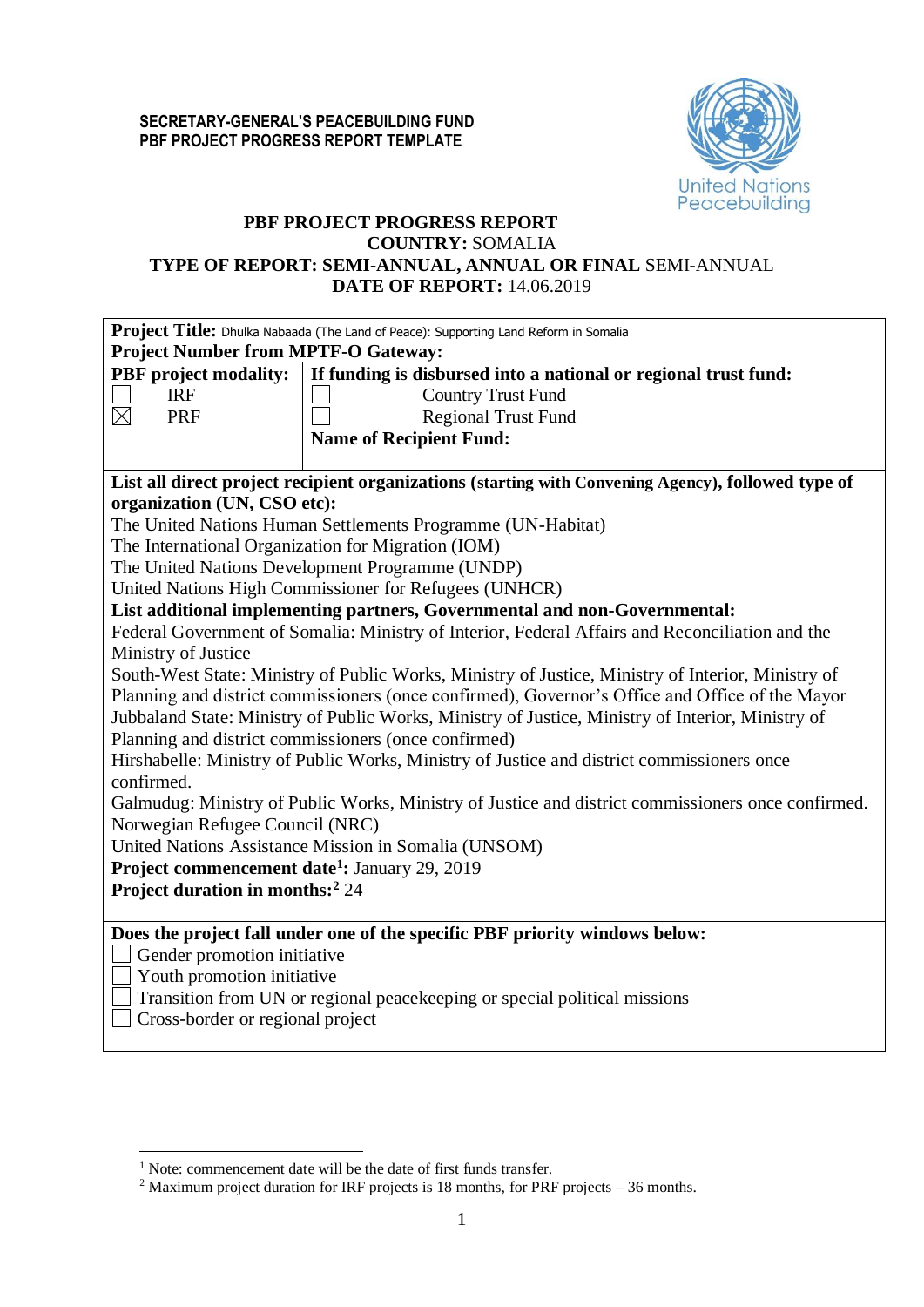# **Total PBF approved project budget\* (by recipient organization):**

UNDP: \$ \$958,831.12

UNHCR : \$ \$308,117.20

UN-Habitat : \$ \$ 597,681

IOM : \$ \$708,460.91

Total: \$2,573,090.23

\*The overall approved budget and the release of the second and any subsequent tranche are conditional and subject to PBSO's approval and subject to availability of funds in the PBF account

**How many tranches have been received so far:** <sup>1</sup>

# **Report preparation:**

Project report prepared by: Tessy Aura/Fathi Egal (UN-Habitat), Ruth Pfleiderer (UNDP) and Bornface Banda (UNHCR) Project report approved by: Peter Nordstrom Did PBF Secretariat clear the report: Yes Any comments from PBF Secretariat on the report: No Has the project undertaken any evaluation exercises? Please specify and attach: No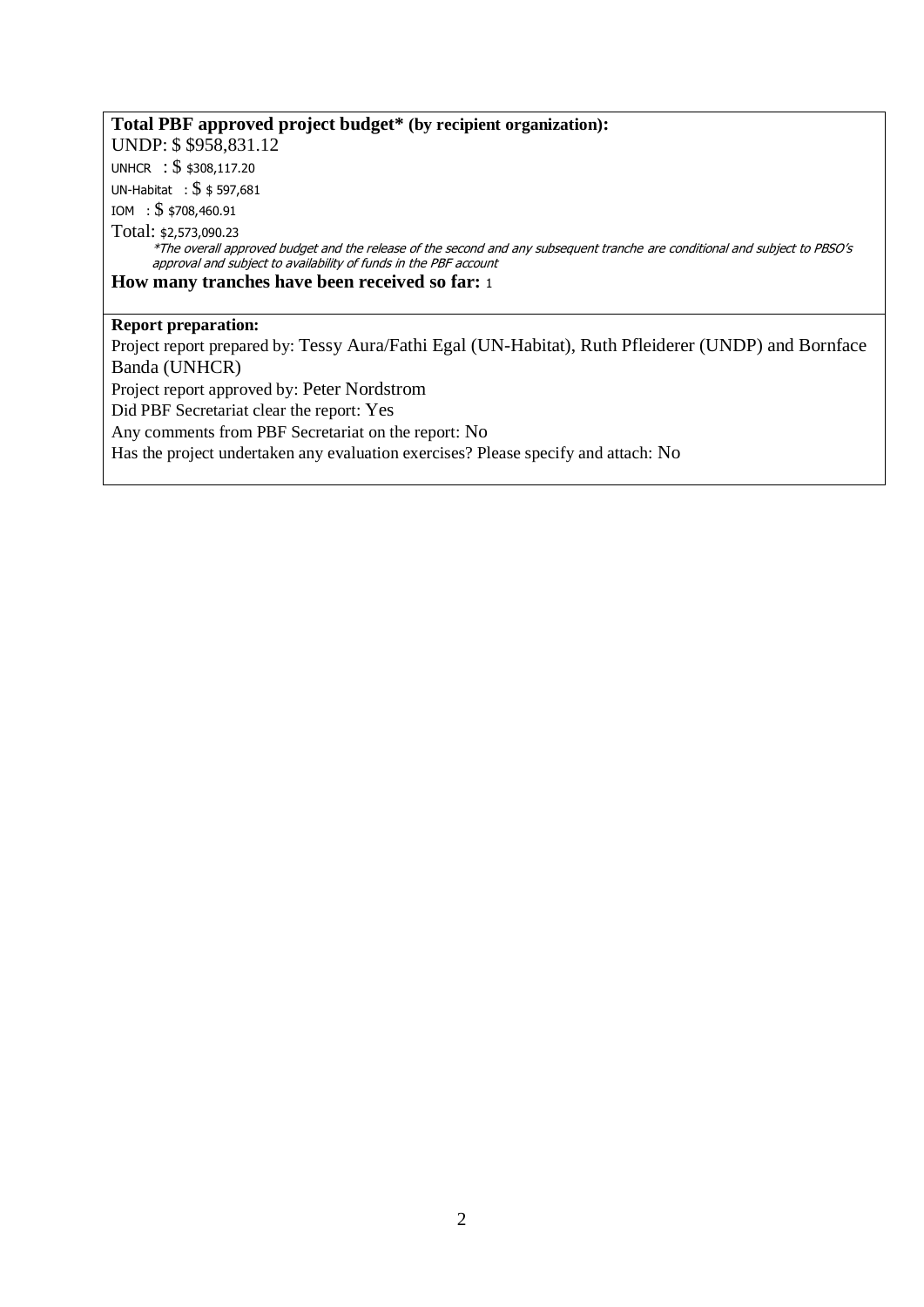## *NOTES FOR COMPLETING THE REPORT:*

- *Avoid acronyms and UN jargon, use general / common language.*
- *Be as concrete as possible. Avoid theoretical, vague or conceptual discourse.*
- *Ensure the analysis and project progress assessment is gender and age sensitive.*

## **PART 1: RESULTS PROGRESS**

# **1.1 Overall project progress to date**

Briefly explain the **status of the project** in terms of its implementation cycle, including whether all preliminary/preparatory activities have been completed (1500 character limit):

*One of the project's main objective is to support the strengthening of State capacity to lead on land policy development and integrate dispute resolution mechanisms in a cohesive way. The groundwork to ensure this for the duration of the project has taken place. UN-Habitat and UNDP organized two workshops in Mogadishu and Baidoa with all UN implementing agencies to ensure shared vision, coherent implementation and linkages with other programme. In addition, preliminary activities such as field assessments to guage the current landscape have been completed. In South West State and Jubbaland, consultations with the Ministeries of Public Works, local authorities, and land dispute committees were conducted. In Hirshabelle, similar consultations are set to take place in Johwar before the end of June. The consultations were to understand the current state of the institutions and mechanisms for resolving land disputes and examine through the community what are the primary causes of land conflicts and whether the means they have and use to resolve them are effective. UNDP has also developed the "Community Capacity Enhancement Programme, which is based on a methodology known as 'Community Conversations'. The concept and process of community conversations has been developed in partnership with the Federal Government (FG) and Federal Member States (FMS) and the call for proposals for local NGOs to implement the community conversations has been issued and the selection process ongoing*

Considering the project's implementation cycle, please **rate this project's overall progress towards results to date**: on track

In a few sentences, summarize **what is unique/ innovative/ interesting** about what this project is trying/ has tried to achieve or its approach (rather than listing activity progress) (1500 character limit).

*This project is cognizant of its beneficiaries and their diverse needs. Generally, women and youth are amongst the most disenfranchised when it comes to equal access to land use and ownership. This programme works towards not only enhancing women's access to justice as end-users, but also encouraging their participation in land governance and adjudication systems. Consultations with women groups previously trained by UNDP on non-violent communication are set in July. Additionally, training manuals on how Islamic frameworks promote women's land rights will be engaged throughout this project. UNDP and UN-Habitat are working closely to support strengthening State capacity to lead on land policy development and strengthening dispute resolution mechanisms. Complementing these efforts, IOM and UNHCR are respectively leading on infrastructure support and development of information management systems to support the development of land tenure databases.*

In a few sentences summarize **major project peacebuilding progress/results** (with evidence), which PBSO can use in public communications to highlight the project (1500 character limit): While this first period was to get a baseline understanding of the current land dispute related issues. The upcoming activities scheduled will have implications on peacebuilding. UNDP will train traditional and religious leaders and more women on non-violent communication and UN-Habitat will follow up with negotiation and mediation training at the district and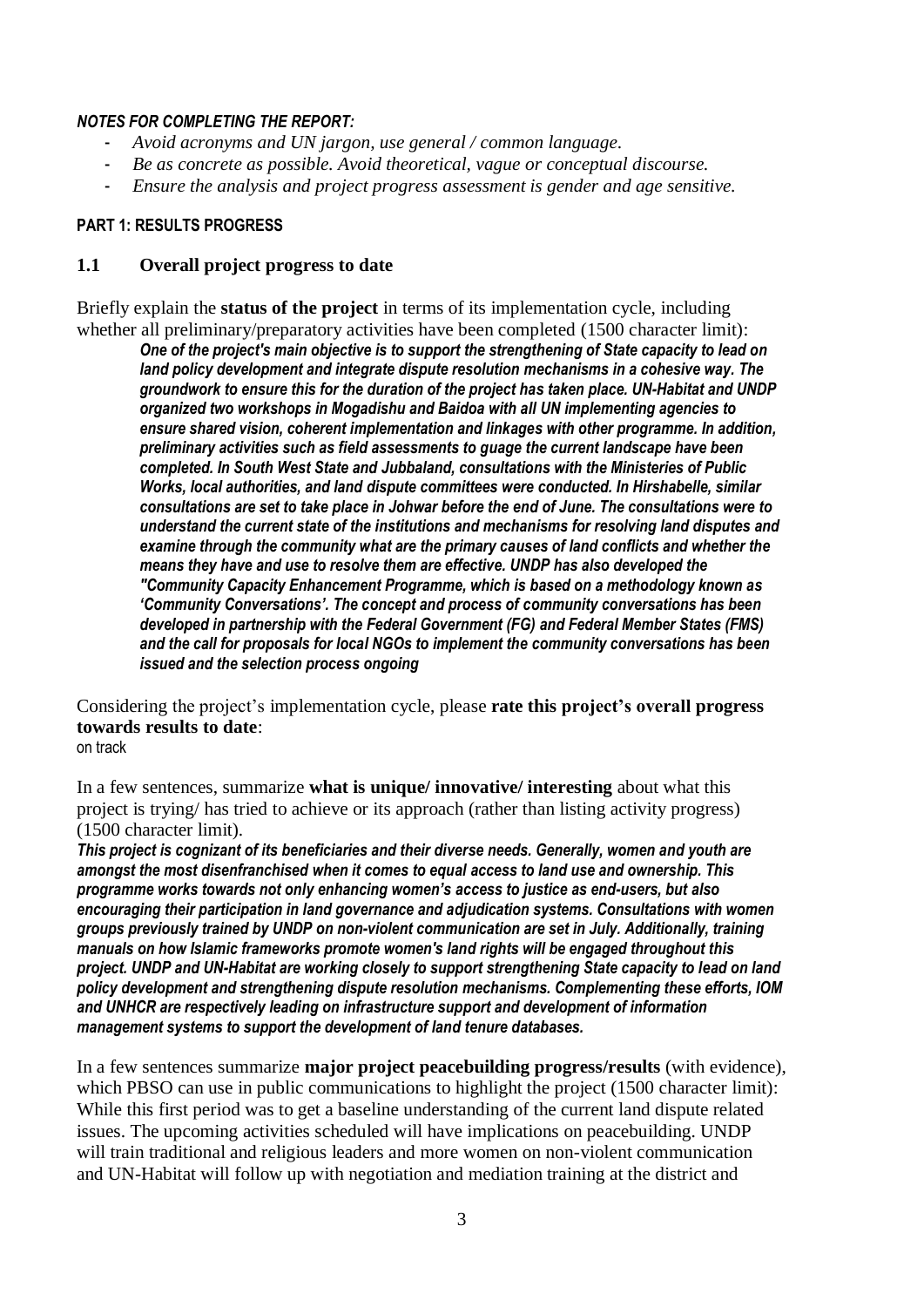federal level. It will also have a positive impact in that the training manuals that will be developed on policy development will strengthen local and federal institutions and will sponsor the participation of Federal Government and Federal Member States Delegates to participate in bilateral study tours in relevant and similar context States.

In a few sentences, explain how the project has made **real human impact**, that is, how did it affect the lives of any people in the country – where possible, use direct quotes that PBSO can use in public communications to highlight the project (1500 character limit): In this reporting period for the project there has not been any notable human impact because the focus has been on facilitating group discussions and consultations to gauge if the assumptions of the project were aligned and relevant. In the next reporting period we will implement activities that are expected to have a positive impact on the communities and the insititutions.

If the project progress assessment is **on-track**, please explain what the key **challenges** (if any) have been and which measures were taken to address them (1500 character limit). At the beginning of the project, elections were taking place and the transition to the government, appointment of cabinet and resuming of office took time. This however, did not affect the project timeline gravely. Recruitment of new staff also took some time, however, this was accounted for in the project timeline. Since, the new staff have been recruited for the longevity of the project, any delays with recruitment will not be a factor going forward in duration of the project cycle.

If the assessment is **off-track**, please list main reasons/ **challenges** and explain what impact this has had/will have on project duration or strategy and what **measures** have been taken/ will be taken to address the challenges/ rectify project progress (1500 character limit):

Please attach as a separate document(s) any materials highlighting or providing more evidence for project progress (for example: publications, photos, videos, monitoring reports, evaluation reports etc.). List below what has been attached to the report, including purpose and audience.

# **1.2 Result progress by project outcome**

*The space in the template allows for up to four project outcomes. If your project has more approved outcomes, contact PBSO for template modification.*

**Outcome 1:** Increased access to justice, remedial and adjudication on land issues through an integrated framework of the various mechanisms guided by clear policy and legislation ensuring coherence in resolution of disputes.

#### **Rate the current status of the outcome progress: on track**

**Progress summary:** *Describe main progress under this Outcome made during the reporting period (for June reports: January-June; for November reports: January-November; for final reports: full project duration), including major output progress (not all individual activities). If the project is starting to make/ has made a difference at the outcome level, provide specific evidence for the progress (quantitative and qualitative) and explain how it impacts*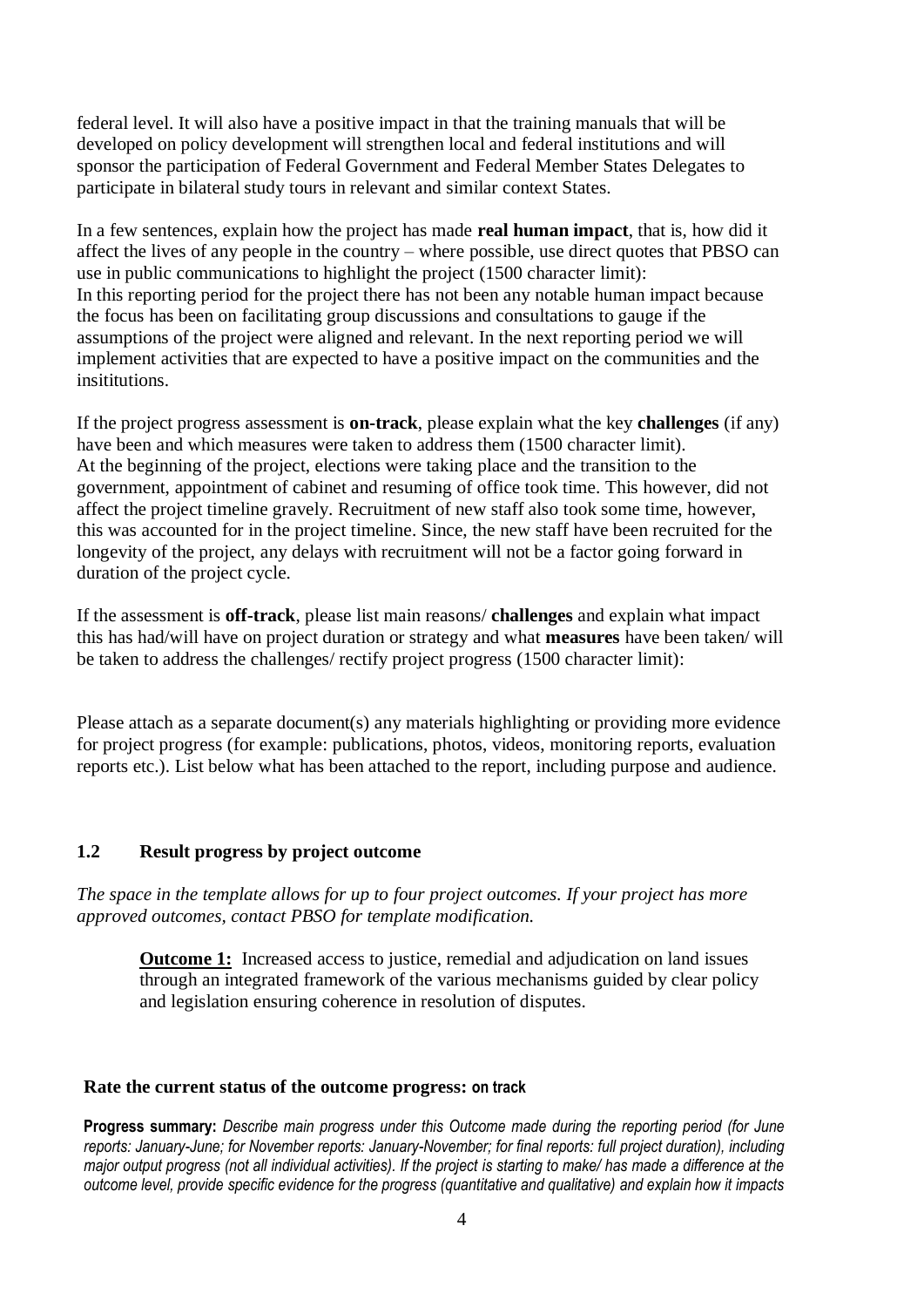*the broader political and peacebuilding context. Where possible, provide specific examples of change the project has supported/ contributed to as well as, where available and relevant, quotes from partners or beneficiaries about the project and their experience. (3000 character limit)?* 

During the period under review, the programme focused on the preparations of the main activities to be implemented under this outcome.

# 1) Community Conversations and Non-Violent Communication

UNDP has developed the "Community Capacity Enhancement Programme, which is based on a methodology known as 'Community Conversations'. The project plans to initially support community conversations on justice and security in three locations, in Jowhar town (Hirshabelle state), Baidoa town and Beletweyne town (both South West State). The concept and process of community conversations has been developed in partnership with the Federal Government (FG) and Federal Member States (FMS) and the call for proposals for local NGOs to implement the community conversations has been issued and the selection process is ongoing. The women leaders, traditional elders and religious leaders who are part of the community dispute resolution centers and will undergo a series of training on nonviolent communication have been identified and the international trainer has been selected and the strategy developed. The goal of this series of trainings will be to ensure better participation of women in alternative dispute resolution mechanisms and increased access to land by creating win-win solutions between men and women through focusing on underlying needs. Recent research on contact theories shows that results of structured contact interventions between advantaged and disadvantaged groups produced better results when focus is placed on empathy and group narratives. UNDP/UN-Habitat organized two workshops in Mogadishu and Baidoa with all UN implementing agencies to ensure a shared vision, coherent implementation and linkages with other programme, for example the UN Joint Justice Programme.

During the reported period, UN-Habitat assessed the common land issues in Baidoa and Kismayo. Local authorities, traditional and religious leaders, communities including women and youth were brought together to discuss their respective land rights, lack thereof and possible solutions. Their suggestions were compiled and presented to the regional state leaders for further discussion and validation. Action plans were developed from those discussions and will guide the programming for the project. South West State in the process of developing a road map with U-Habitat for an urban land law. A preliminary draft of the urban law prepared by UN-Habitat through Midnimo I was presented to the Ministry of Public Works, land dispute committee, local authorities in Baidoa were presented. The chapters on the land dispute management procedures, land registry, IDP protection and durable solution procedures and judicial review aim to prevent abuse of authority will harmonize the land dispute management apporaches. The operationalization of this law will guide the government's policy to deliver land related services.

# **Outcome 2: Improved delivery of land administration and land rights services through institutionalization of appropriate infrastructure and information management systems, thus rebuilding the community's confidence in local authorities**

**Rate the current status of the outcome progress: on track**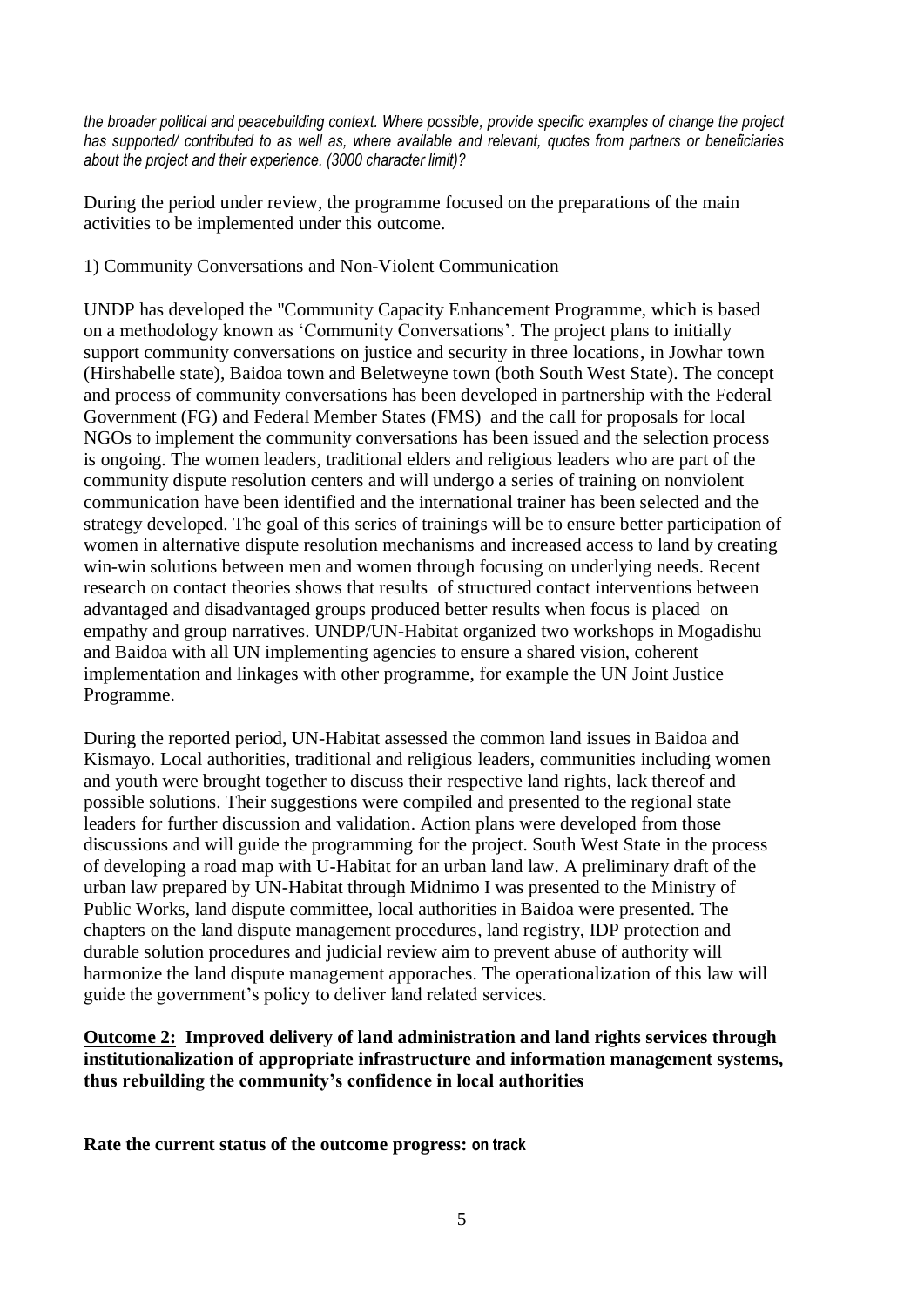#### **Progress summary:** *(see guiding questions under Outcome 1)*

As part of contributing towards improved delivery of land administration and land rights services, IOM collaborated with UNHCR and NRC to carry out the mapping of existing systems and infrastructure needs in Jubaland State of Somalia (particularly Kismayo district) and South West State (particularly Baidoa district). The process involved consultations with Ministry of Interior, Jubaland Land Authority and Baidoa Land Commission to identify gaps and facilitate provision of responsive infrastructural support that directly strengthens institutional mechanisms that manage and adjudicate on land issues.

The Jubaland Land Authority (an autonomous government institution established by law and passed by parliament) prioritized construction of a seven room office for Land Dispute Committee and Land Committee as well as engineers' operational boardroom and a public conference room. The infrastructure will also need to be complemented with utilities that include solar power, portable water, furniture and air conditioning. These facilities are envisaged to host deliberative dialogue forums on land disputes and advance land registration, tenure allotments and title deeds services. The Jubaland Land Authority has been allocated land for office construction in Fariano Village by the State Ministry.

The Baidoa Land Commission prioritized a five room office with latrines, water and elevated tank, conference room, furniture, air conditioner and solar system for energy provision. Supporting the Independent Land Commission is envisaged to strength local government capacity for delivery of land administration and management services, including formalized collection of taxes related to land, geo location for improved land management and land registration processes to advance rights and welfare of IDPs, returnees and host communities in Baidoa.

The institutionalization of infrastructure and land tenure database in these two target locations is anticipated to rebuild the community's confidence in local authorities' land governance capacity, and to reduce tensions between conflicting parties. The land administration infrastructure is the foundation for more credible land management, civil and administrative adjudication. The developed infrastructure will also complement information management systems to support the development of land tenure databases as part of entrenching sustainable institutional response to land disputes.

IOM will deploy its engineers to work with the local authority engineers to come up with the architectural designs and bill of quantities for the priority infrastructure before advertising the works in the media to promote competitive bidding amongst local contractors, ensure transparency in procurement of services and harness value for money

# **Outcome 3:**

# **Rate the current status of the outcome progress: on track**

**Progress summary:** *(see guiding questions under Outcome 1)* 

# **Outcome 4:**

#### **Rate the current status of the outcome progress: Please select one**

**Progress summary:** *(see guiding questions under Outcome 1)*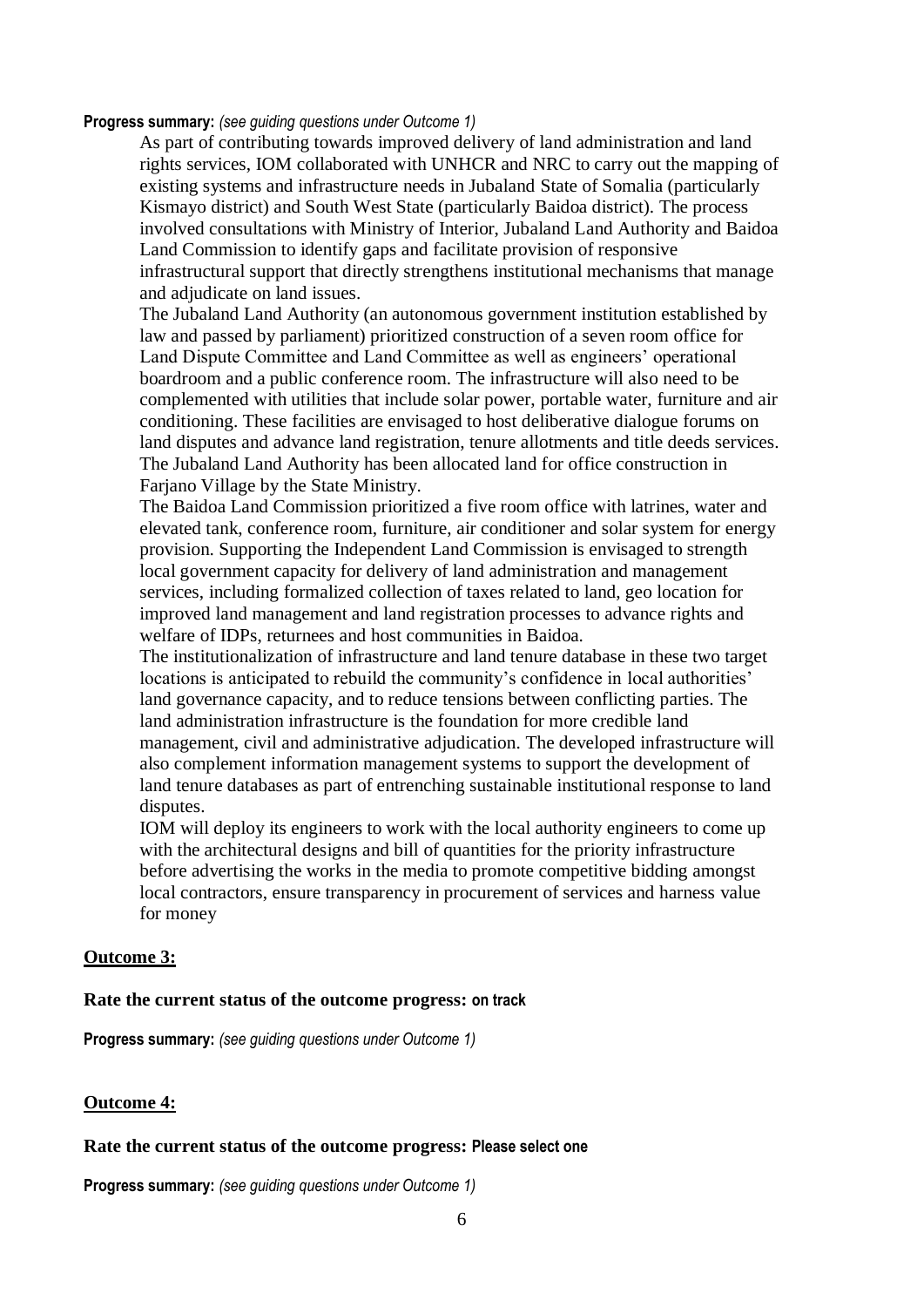# **1.3 Cross-cutting issues**

| <b>National ownership:</b> How has the           | Visits to Kismayo, Baidoa and Jowhar have taken place for      |
|--------------------------------------------------|----------------------------------------------------------------|
| national government demonstrated                 | discussions with the FMS authorities. FMS Ministries are       |
| ownership/commitment to the project              | supporting the Community Dispute Resolution Centres.           |
| results and activities? Give specific            | The Ministry of Public Works also gave suggestions on          |
| examples. (1500 character limit)                 | what could be included in the capacity building manuals        |
|                                                  | for institutions for land management. The ministry was         |
|                                                  | also instrumental in connecting UN-Habitat to the land         |
|                                                  | dispute committees                                             |
| Monitoring: Is the project M&E plan on           | A monitoring plan has been prepared. Monitoring of             |
| track? What monitoring methods and               | project activities will be multi-dimensional. In particular,   |
| sources of evidence are being/have been          | monitoring will be enhanced through close collaboration        |
| used? Please attach any monitoring-              | with the UN 'SDG16 M&E project'. In addition, UNSOM            |
| related reports for the reporting period.        | and UNDP have undertaken visits to Kismayo and Baidoa          |
| (1500 character limit)?                          | and Jowhar.                                                    |
| <b>Evaluation:</b> Provide an update on the      | Nothing to report.                                             |
| preparations for the external evaluation         |                                                                |
|                                                  |                                                                |
| for the project, especially if within last 6     |                                                                |
| months of implementation or final report.        |                                                                |
| Confirm available budget for evaluation.         |                                                                |
| (1500 character limit)                           |                                                                |
| <b>Catalytic effects (financial):</b> Did the    | Nothing to report.                                             |
| project lead to any specific non-PBF             |                                                                |
| funding commitments? If yes, from                |                                                                |
| whom and how much? If not, have any              |                                                                |
| specific attempts been made to attract           |                                                                |
| additional financial contributions to the        |                                                                |
| project and beyond? (1500 character limit)       |                                                                |
| <b>Catalytic effects (non-financial):</b> Did    | Nothing to report.                                             |
| the project create favourable conditions         |                                                                |
| for additional peacebuilding activities by       |                                                                |
| Government/ other donors? If yes, please         |                                                                |
| specify. (1500 character limit)                  |                                                                |
| <b>Exit strategy/ sustainability:</b> What steps | Nothing to report.                                             |
| have been taken to prepare for end of            |                                                                |
| project and help ensure sustainability of        |                                                                |
| the project results beyond PBF support           |                                                                |
| for this project? (1500 character limit)         |                                                                |
| <b>Risk taking:</b> Describe how the project     | One of the assumed risks in the project was conflict and       |
| has responded to risks that threatened the       | dynamics superseding the influence of local authorities        |
| achievement of results. Identify any new         | over the project. Towards this, the agenecies intended to      |
| risks that have emerged since the last           | carry out a series of sensitizations prior to and at the onset |
| report. (1500 character limit)                   | of the programme launch. These conversations and               |
|                                                  | sensitizations have been done with traditional and religious   |
|                                                  | leaders, land dispute committess and are set to take place     |
|                                                  | with a more focus on women; sissues in women's groups          |
|                                                  | conversations.                                                 |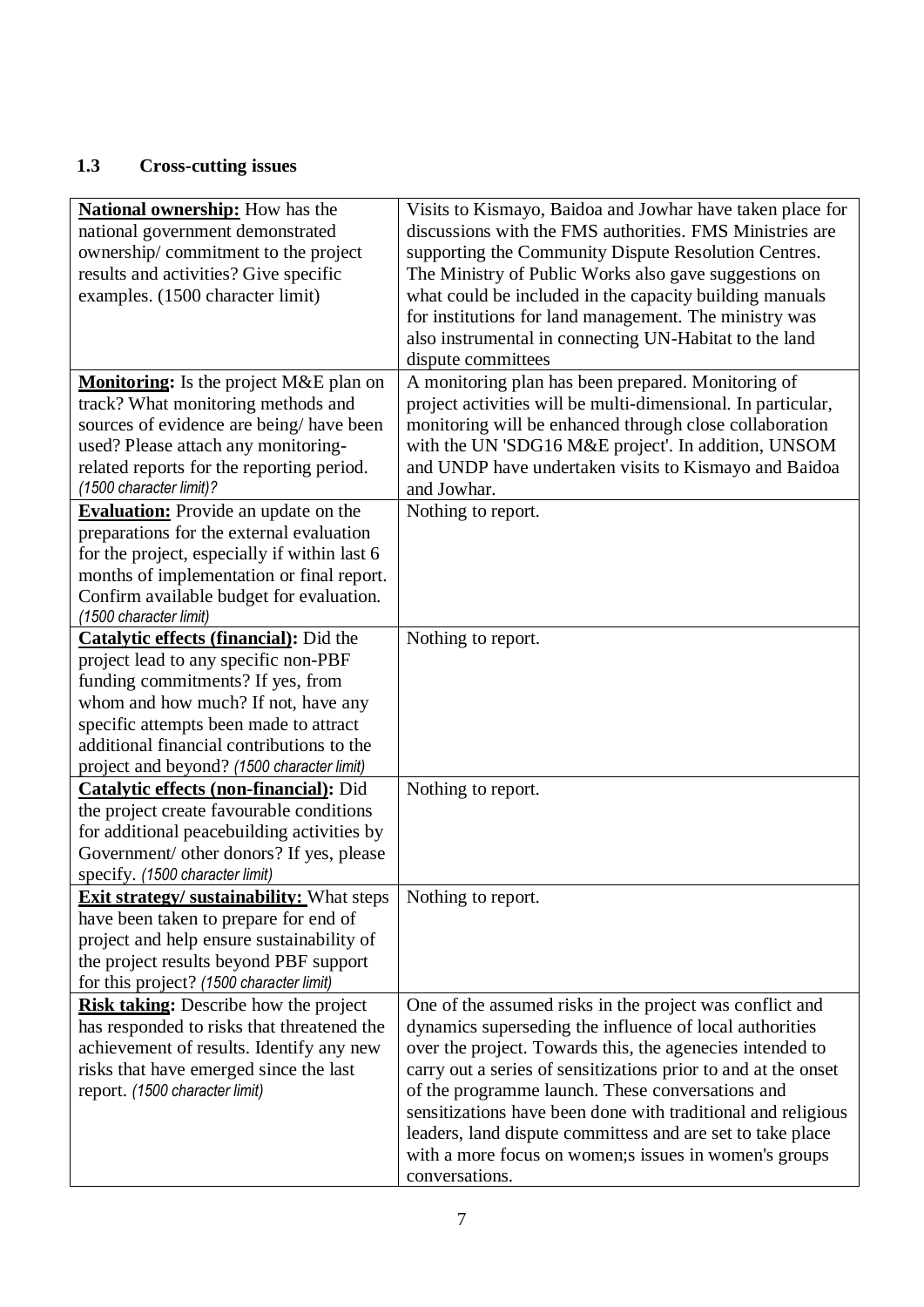| <b>Gender equality:</b> In the reporting<br>period, which activities have taken place<br>with a specific focus on addressing issues<br>of gender equality or women's<br>empowerment? (1500 character limit)  | Every activity in the project has ve graat stakes for women.<br>Land is a contentious issue in Somalia and so is women; s<br>access to it. This project aims to bring women to the table<br>specially with regars to policy and to stakeholders.<br>Training traditional elders, local and federal authorities on<br>how Islamic frameworks promotte the land rights of woen,<br>we envision can have an impact on how land rights are<br>fulfilled and protected. The community conversations are<br>particularly focused on including women leaders, and aim<br>at ensuring better participation of women in alternative<br>disputes resolution mechanisms and increased access to |
|--------------------------------------------------------------------------------------------------------------------------------------------------------------------------------------------------------------|--------------------------------------------------------------------------------------------------------------------------------------------------------------------------------------------------------------------------------------------------------------------------------------------------------------------------------------------------------------------------------------------------------------------------------------------------------------------------------------------------------------------------------------------------------------------------------------------------------------------------------------------------------------------------------------|
| <b>Other:</b> Are there any other issues<br>concerning project implementation that<br>you want to share, including any capacity<br>needs of the recipient organizations?<br>$(1500 \text{ character limit})$ | land.                                                                                                                                                                                                                                                                                                                                                                                                                                                                                                                                                                                                                                                                                |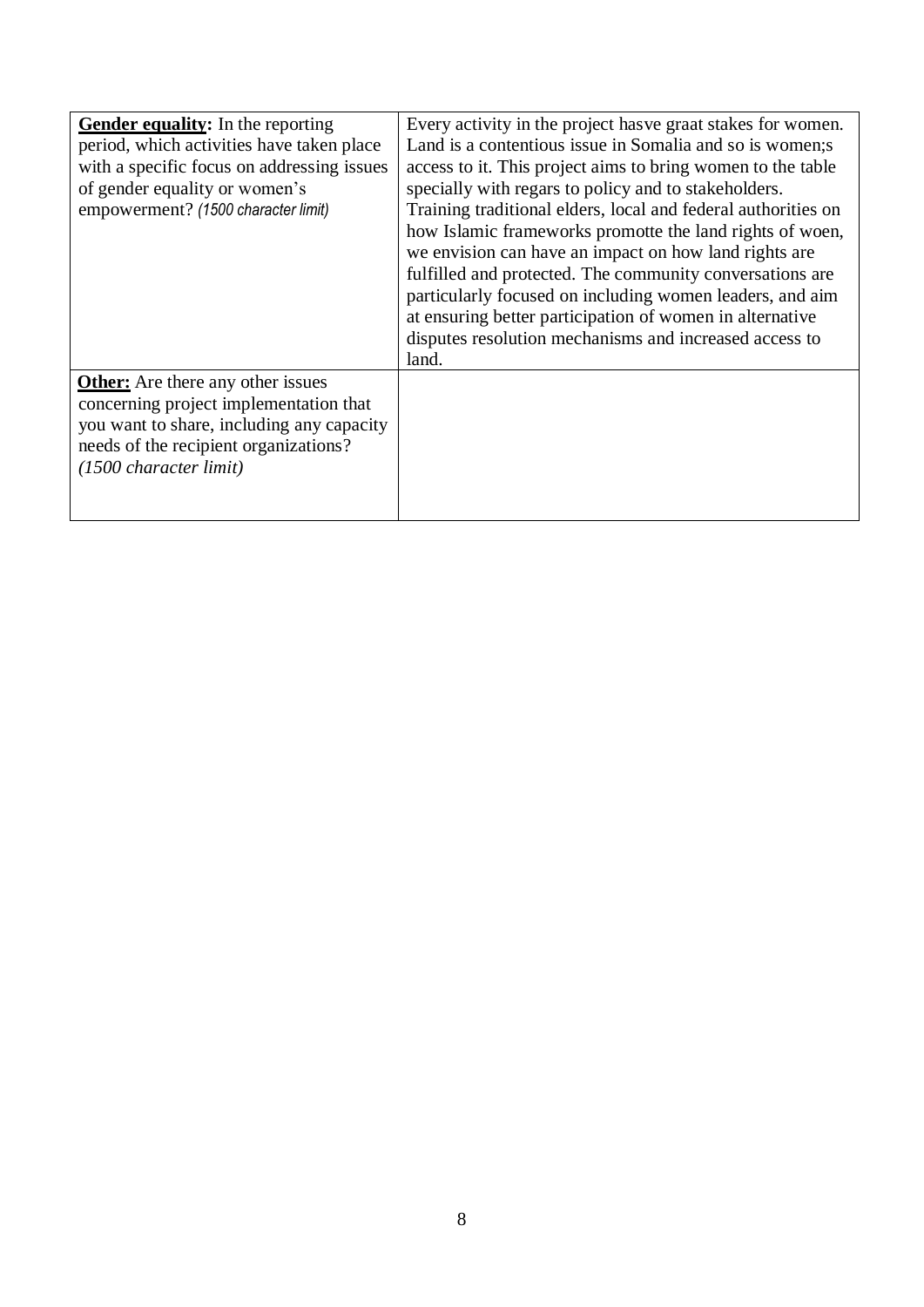**1.3 INDICATOR BASED PERFORMANCE ASSESSMENT***: Using the Project Results Framework as per the approved project document or any amendments- provide an update on the achievement of key indicators at both the outcome and output level in the table below (if your project has more indicators than provided in the table, select the most relevant ones with most relevant progress to highlight). Where it has not been possible to collect data on indicators, state this and provide any explanation.* Provide gender and age disaggregated data. (300 characters max per entry)

|                  | <b>Performance</b> | <b>Indicator</b> | End of           | <b>Current indicator</b> | <b>Reasons for Variance/ Delay</b> | <b>Adjustment of</b> |
|------------------|--------------------|------------------|------------------|--------------------------|------------------------------------|----------------------|
|                  | <b>Indicators</b>  | <b>Baseline</b>  | project          | progress                 | (if any)                           | target (if any)      |
|                  |                    |                  | <b>Indicator</b> |                          |                                    |                      |
|                  |                    |                  | <b>Target</b>    |                          |                                    |                      |
| <b>Outcome 1</b> | Indicator 1.1      | $\overline{0}$   |                  | no progress              |                                    |                      |
| Increased        | Land tenure and    |                  |                  |                          |                                    |                      |
| access to        | property rights    |                  |                  |                          |                                    |                      |
| justice,         | policy developed   |                  |                  |                          |                                    |                      |
| remedial and     | and approved       |                  |                  |                          |                                    |                      |
| adjudication     | Indicator 1.2      | $\Omega$         | 50%              | in progress              |                                    |                      |
| on land          | Proportion of land |                  |                  |                          |                                    |                      |
| issues           | dispute cases in   |                  |                  |                          |                                    |                      |
| through an       | the                |                  |                  |                          |                                    |                      |
| integrated       | target communities |                  |                  |                          |                                    |                      |
| framework        | successfully       |                  |                  |                          |                                    |                      |
| of the           | resolved.          |                  |                  |                          |                                    |                      |
| various          | (Disaggregated by  |                  |                  |                          |                                    |                      |
| mechanisms       | gender and age)    |                  |                  |                          |                                    |                      |
| guided by        | Indicator 1.3      | <b>TBD</b>       | 70%              | no progress              |                                    |                      |
| clear policy     | Percentage of      |                  |                  |                          |                                    |                      |
| and              | people             |                  |                  |                          |                                    |                      |
| legislation      | who have           |                  |                  |                          |                                    |                      |
| ensuring         | confidence         |                  |                  |                          |                                    |                      |
| coherence in     | in the state land  |                  |                  |                          |                                    |                      |
| resolution       | management         |                  |                  |                          |                                    |                      |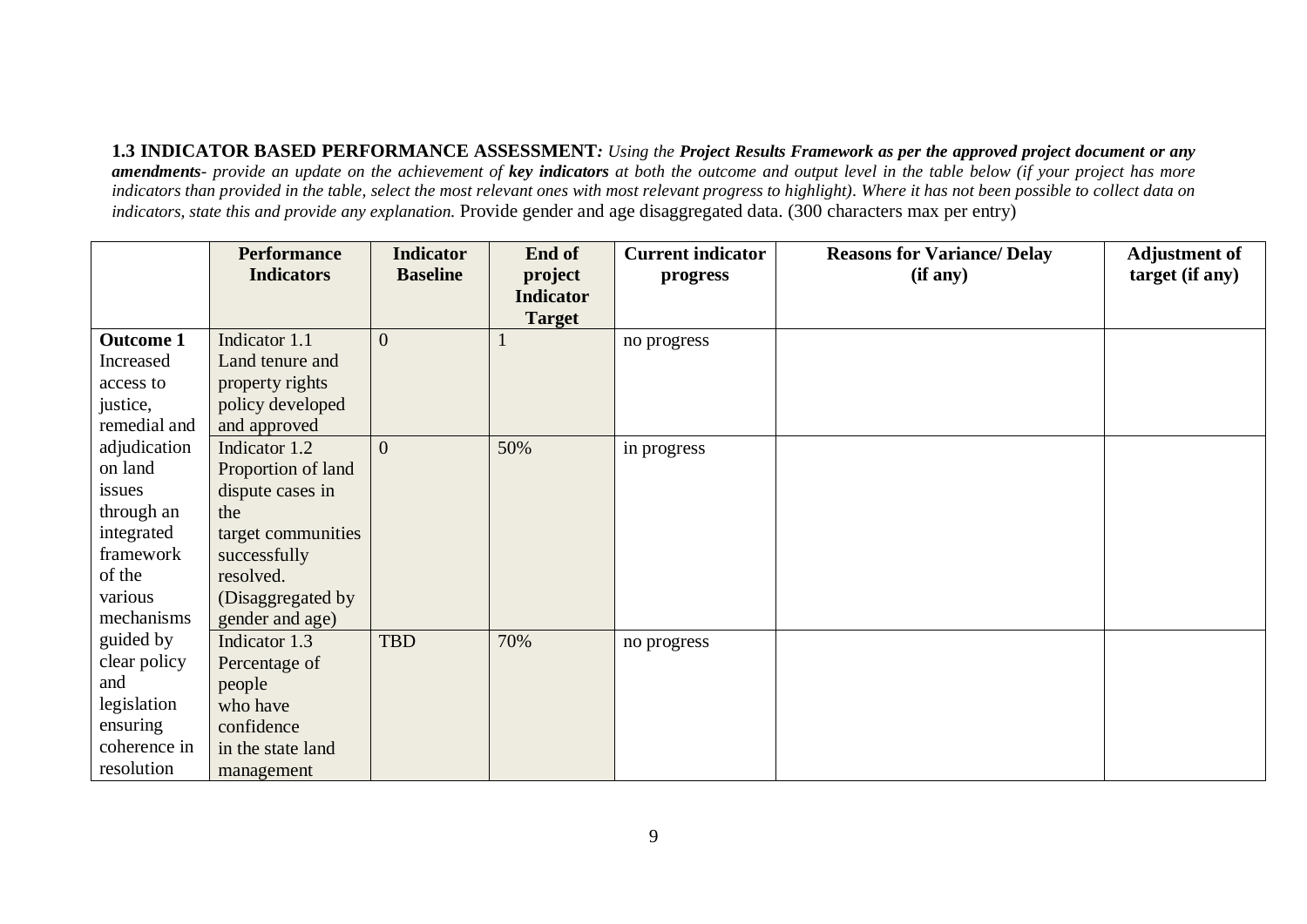|                                                                                                                           | <b>Performance</b><br><b>Indicators</b>                                                                                       | <b>Indicator</b><br><b>Baseline</b> | End of<br>project<br><b>Indicator</b> | <b>Current indicator</b><br>progress | <b>Reasons for Variance/ Delay</b><br>(if any)                                                                                                                  | <b>Adjustment of</b><br>target (if any) |
|---------------------------------------------------------------------------------------------------------------------------|-------------------------------------------------------------------------------------------------------------------------------|-------------------------------------|---------------------------------------|--------------------------------------|-----------------------------------------------------------------------------------------------------------------------------------------------------------------|-----------------------------------------|
|                                                                                                                           |                                                                                                                               |                                     | <b>Target</b>                         |                                      |                                                                                                                                                                 |                                         |
| of disputes.                                                                                                              | system<br>(Disaggregated by<br>gender and age)                                                                                |                                     |                                       |                                      |                                                                                                                                                                 |                                         |
| Output 1.1<br>Capacity of                                                                                                 | Indicator 1.1.1                                                                                                               | $\mathbf{0}$                        |                                       | no progress                          |                                                                                                                                                                 |                                         |
| federal<br>government<br>and member<br>states to<br>advocate and<br>influence<br>policy on<br>Land rights<br>is enhanced. | Indicator 1.1.2<br>No. of<br>stakeholders<br>engaged in the<br>highlevel<br>forums on land,<br>conflict and state<br>building | $\overline{0}$                      | 10                                    | no progress                          |                                                                                                                                                                 |                                         |
| Output 1.2<br>Improved<br>citizen<br>participation                                                                        | Indicator 1.2.1<br>No of community<br>facilitators trained                                                                    | $\Omega$                            | 15                                    | $\overline{0}$                       | Initial delay in the recruitment process of<br>the international expert on community<br>conversations and selection of NGOs.<br>Implementation is now on track. |                                         |
| on land<br>issues<br>dialogue<br>processes<br>with<br>communities                                                         | Indicator 1.2.2<br>No of communitiy<br>conversations held<br>(including women<br>only CC)<br>Number of specific               | $\Omega$                            | 18                                    | $\overline{0}$                       |                                                                                                                                                                 |                                         |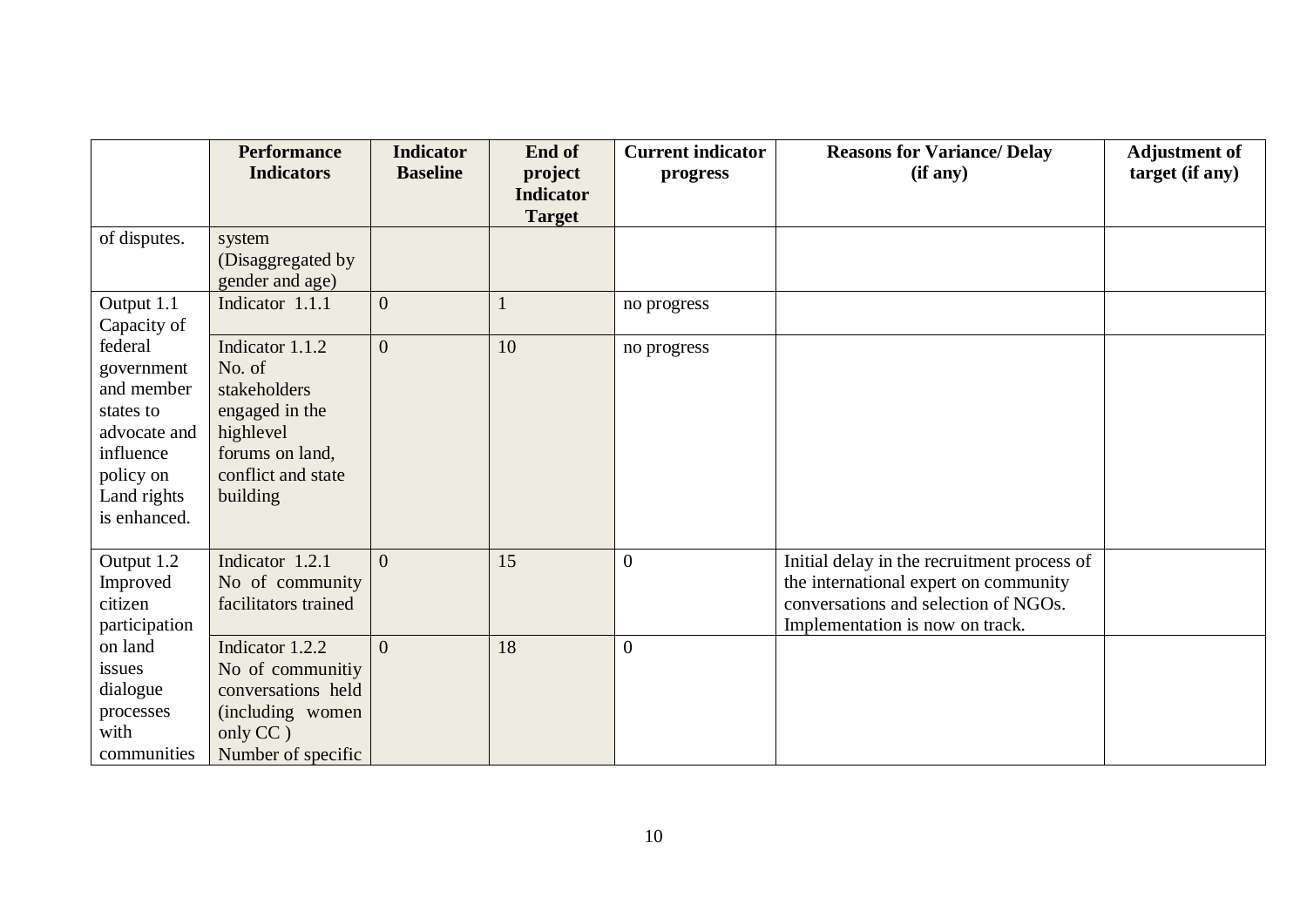|                | <b>Performance</b>             | <b>Indicator</b> | End of           | <b>Current indicator</b> | <b>Reasons for Variance/ Delay</b> | <b>Adjustment of</b> |
|----------------|--------------------------------|------------------|------------------|--------------------------|------------------------------------|----------------------|
|                | <b>Indicators</b>              | <b>Baseline</b>  | project          | progress                 | (if any)                           | target (if any)      |
|                |                                |                  | <b>Indicator</b> |                          |                                    |                      |
|                |                                |                  | <b>Target</b>    |                          |                                    |                      |
| and state      | women only CC                  |                  | 6                |                          |                                    |                      |
| officials on   |                                |                  |                  |                          |                                    |                      |
| land           |                                |                  |                  |                          |                                    |                      |
| dispute        |                                |                  |                  |                          |                                    |                      |
| resolutions    |                                |                  |                  |                          |                                    |                      |
| Output 1.3     | Indicator 1.3.1                | $\bf{0}$         | $\overline{2}$   |                          |                                    |                      |
| Establish an   | Land<br>dispute                |                  |                  |                          |                                    |                      |
| integrated     | tribunal<br>and                |                  |                  |                          |                                    |                      |
| justice system | committee                      |                  |                  |                          |                                    |                      |
| capacitated to | established<br>and             |                  |                  |                          |                                    |                      |
| address land   | functional                     |                  |                  |                          |                                    |                      |
| disputes with  | Indicator 1.3.2                |                  | 10               |                          |                                    |                      |
| increased      | Training curricula, 0          |                  |                  |                          |                                    |                      |
| compliance     | #<br>of<br>religious           |                  |                  |                          |                                    |                      |
| with women's   | traditional<br>and             |                  |                  |                          |                                    |                      |
| rights         | leaders<br>women               |                  |                  |                          |                                    |                      |
|                | trained                        |                  |                  |                          |                                    |                      |
|                | #<br>of<br>exchange            |                  |                  |                          |                                    |                      |
|                | sessions                       |                  |                  |                          |                                    |                      |
|                | # of land dispute<br>committee |                  |                  |                          |                                    |                      |
|                | trained<br>members             |                  |                  |                          |                                    |                      |
|                | on management of               |                  |                  |                          |                                    |                      |
|                | dispute<br>cases               |                  |                  |                          |                                    |                      |
|                | (disaggregared by              |                  |                  |                          |                                    |                      |
|                | gender)                        |                  |                  |                          |                                    |                      |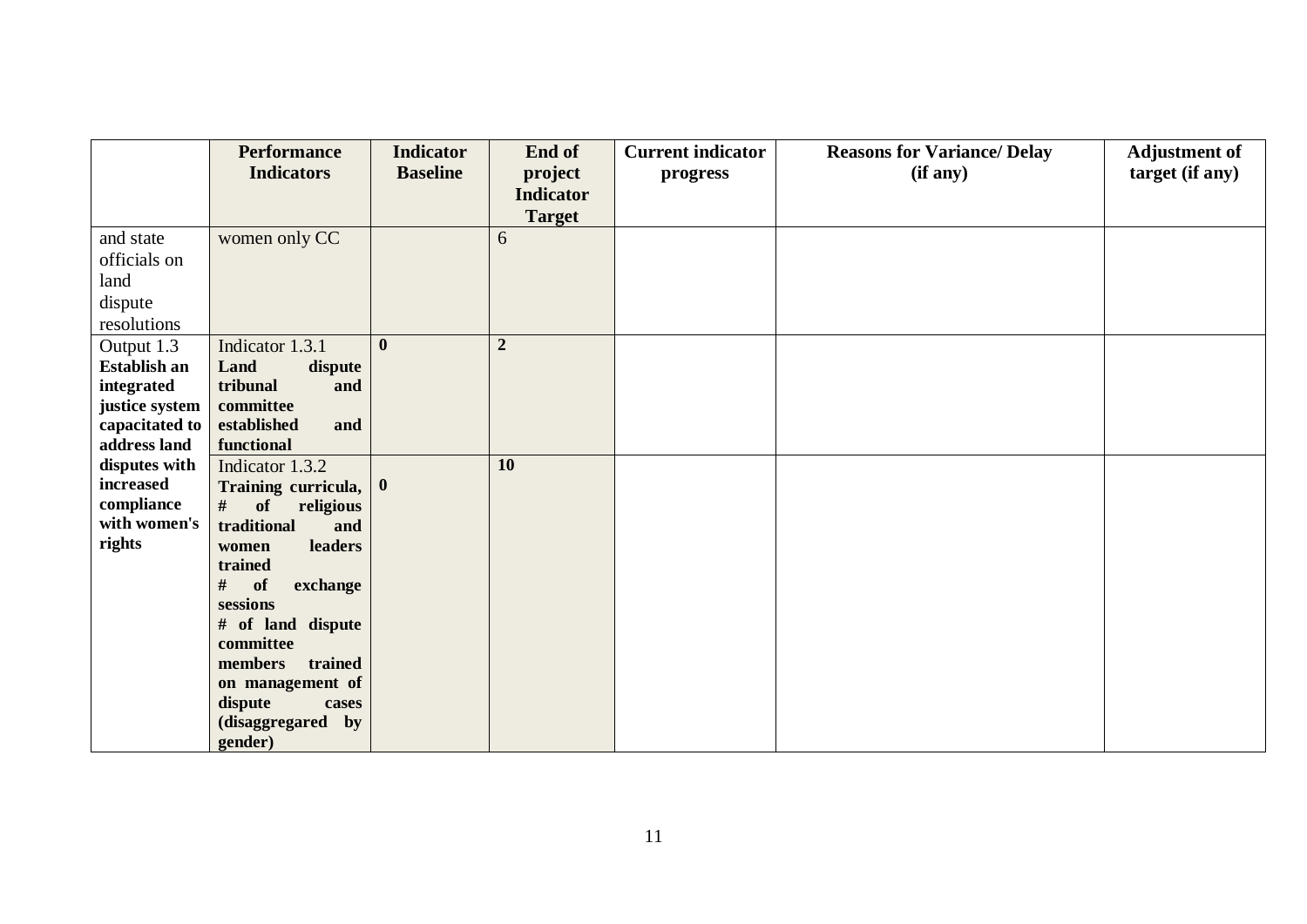|                                                                                                                                                      | <b>Performance</b><br><b>Indicators</b>                                                                                                                                | <b>Indicator</b><br><b>Baseline</b> | End of<br>project<br><b>Indicator</b><br><b>Target</b> | <b>Current indicator</b><br>progress | <b>Reasons for Variance/ Delay</b><br>(if any) | <b>Adjustment of</b><br>target (if any) |
|------------------------------------------------------------------------------------------------------------------------------------------------------|------------------------------------------------------------------------------------------------------------------------------------------------------------------------|-------------------------------------|--------------------------------------------------------|--------------------------------------|------------------------------------------------|-----------------------------------------|
| Output 1.4                                                                                                                                           | Indicator 1.4.1<br>Indicator 1.4.2                                                                                                                                     |                                     |                                                        |                                      |                                                |                                         |
| <b>Outcome 2</b>                                                                                                                                     | Indicator 2.1                                                                                                                                                          | $\boldsymbol{0}$                    | 70%                                                    | no progress                          |                                                |                                         |
| <b>Improved</b><br>delivery of<br>land<br>administratio<br>n and land<br>rights<br>services<br>through<br>institutionaliz<br>ation of<br>appropriate | <b>Proportion of</b><br>vulnerable and<br>disadvantaged<br>people<br>effectively utilizing<br>justice<br>and<br>remedial<br>systems<br>on land tenure<br><i>issues</i> |                                     |                                                        |                                      |                                                |                                         |
| infrastructur<br>e and<br>information<br>management<br>systems, thus<br>rebuilding<br>the<br>community's<br>confidence in<br>local<br>authorities    | Indicator 2.2<br>of<br>$\frac{0}{0}$<br>court<br>decisions related to<br>land<br>disputes<br>executed                                                                  | $\mathbf{0}$                        | 50%                                                    | no progress                          |                                                |                                         |
|                                                                                                                                                      | Indicator 2.3<br>% of cases on land<br>disputes addressed<br>through the formal<br>justice system;                                                                     | $\mathbf{0}$                        | 60%                                                    | no progress                          |                                                |                                         |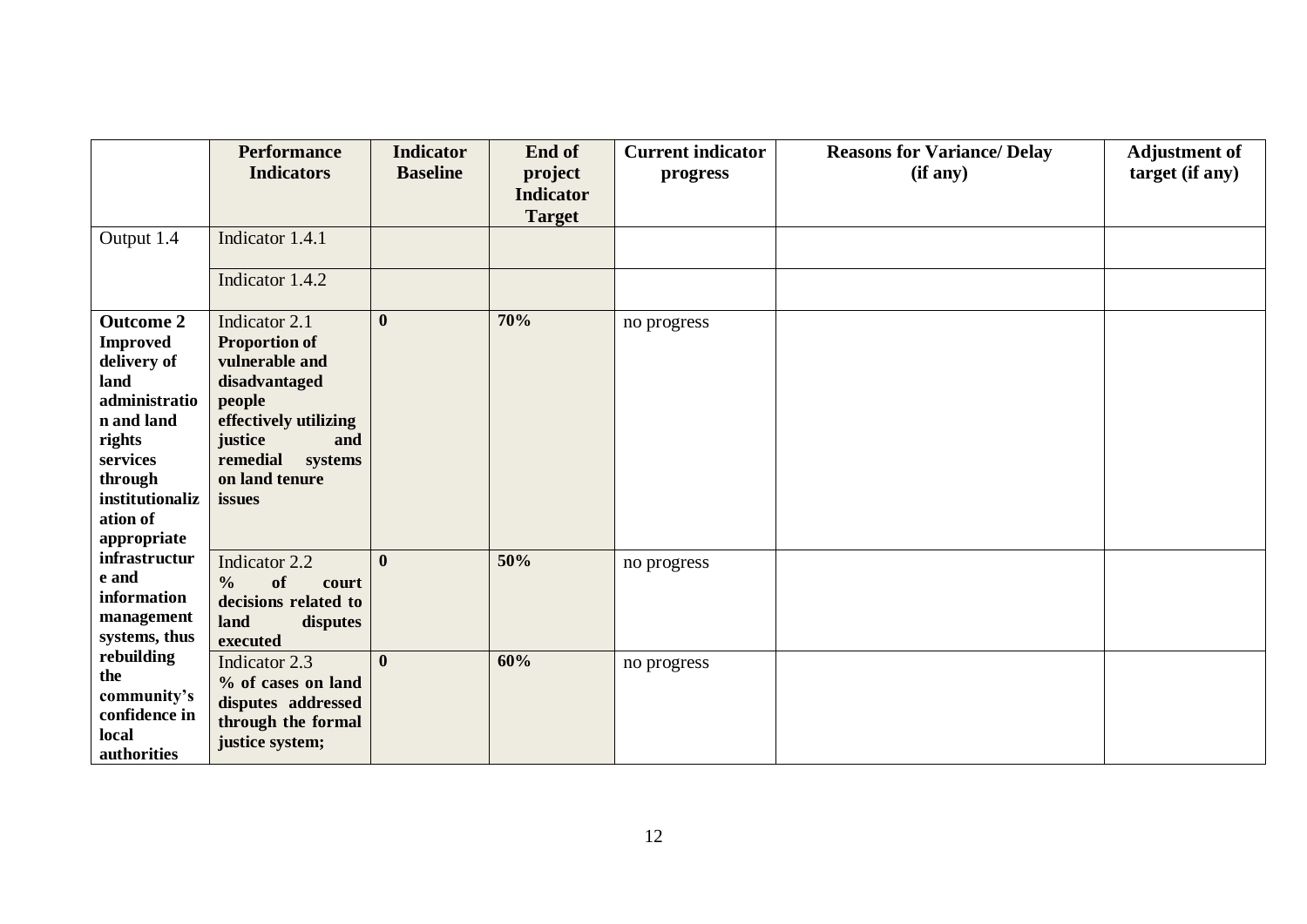|                                 | <b>Performance</b><br><b>Indicators</b>  | <b>Indicator</b><br><b>Baseline</b> | End of<br>project<br><b>Indicator</b> | <b>Current indicator</b><br>progress | <b>Reasons for Variance/ Delay</b><br>(if any) | <b>Adjustment of</b><br>target (if any) |
|---------------------------------|------------------------------------------|-------------------------------------|---------------------------------------|--------------------------------------|------------------------------------------------|-----------------------------------------|
|                                 |                                          |                                     | <b>Target</b>                         |                                      |                                                |                                         |
|                                 |                                          |                                     |                                       |                                      |                                                |                                         |
| Output 2.1                      | Indicator 2.1.1                          | $\mathbf{0}$                        | $\boldsymbol{2}$                      | no progress                          |                                                |                                         |
| <b>Functional</b><br>formal and | <b>Functional</b><br>information         |                                     |                                       |                                      |                                                |                                         |
| community                       | management                               |                                     |                                       |                                      |                                                |                                         |
| system, with                    | systems in place                         |                                     |                                       |                                      |                                                |                                         |
| proper                          | Indicator 2.1.2                          | $\mathbf{0}$                        | 12                                    | no progress                          |                                                |                                         |
| information                     | Number of district                       |                                     |                                       |                                      |                                                |                                         |
| management<br>on land cases     | and<br>community                         |                                     |                                       |                                      |                                                |                                         |
| to improve                      | stakeholders<br>trained on the core      |                                     |                                       |                                      |                                                |                                         |
| effective                       | concepts, principles                     |                                     |                                       |                                      |                                                |                                         |
| delivery of                     | and methodologies                        |                                     |                                       |                                      |                                                |                                         |
| services on                     | for land and land                        |                                     |                                       |                                      |                                                |                                         |
| land disputes.                  | disputes                                 |                                     |                                       |                                      |                                                |                                         |
|                                 | information.                             | $\boldsymbol{0}$                    | $\overline{2}$                        |                                      |                                                |                                         |
|                                 | Indicator 2.2.1<br><b>Number of</b>      |                                     |                                       | no progress                          |                                                |                                         |
| Output 2.2<br>Appropriate       | infrastructural                          |                                     |                                       |                                      |                                                |                                         |
| infrastructur                   | capacity                                 |                                     |                                       |                                      |                                                |                                         |
| e for land                      | assessment reports                       |                                     |                                       |                                      |                                                |                                         |
| administratio                   | generated.                               |                                     |                                       |                                      |                                                |                                         |
| n, land                         |                                          |                                     |                                       |                                      |                                                |                                         |
| management,<br>civil and        | Indicator 2.2.2                          | $\mathbf{0}$                        | 6                                     | no progress                          |                                                |                                         |
| administrativ                   | <b>Number</b><br>of<br>buildings<br>with |                                     |                                       |                                      |                                                |                                         |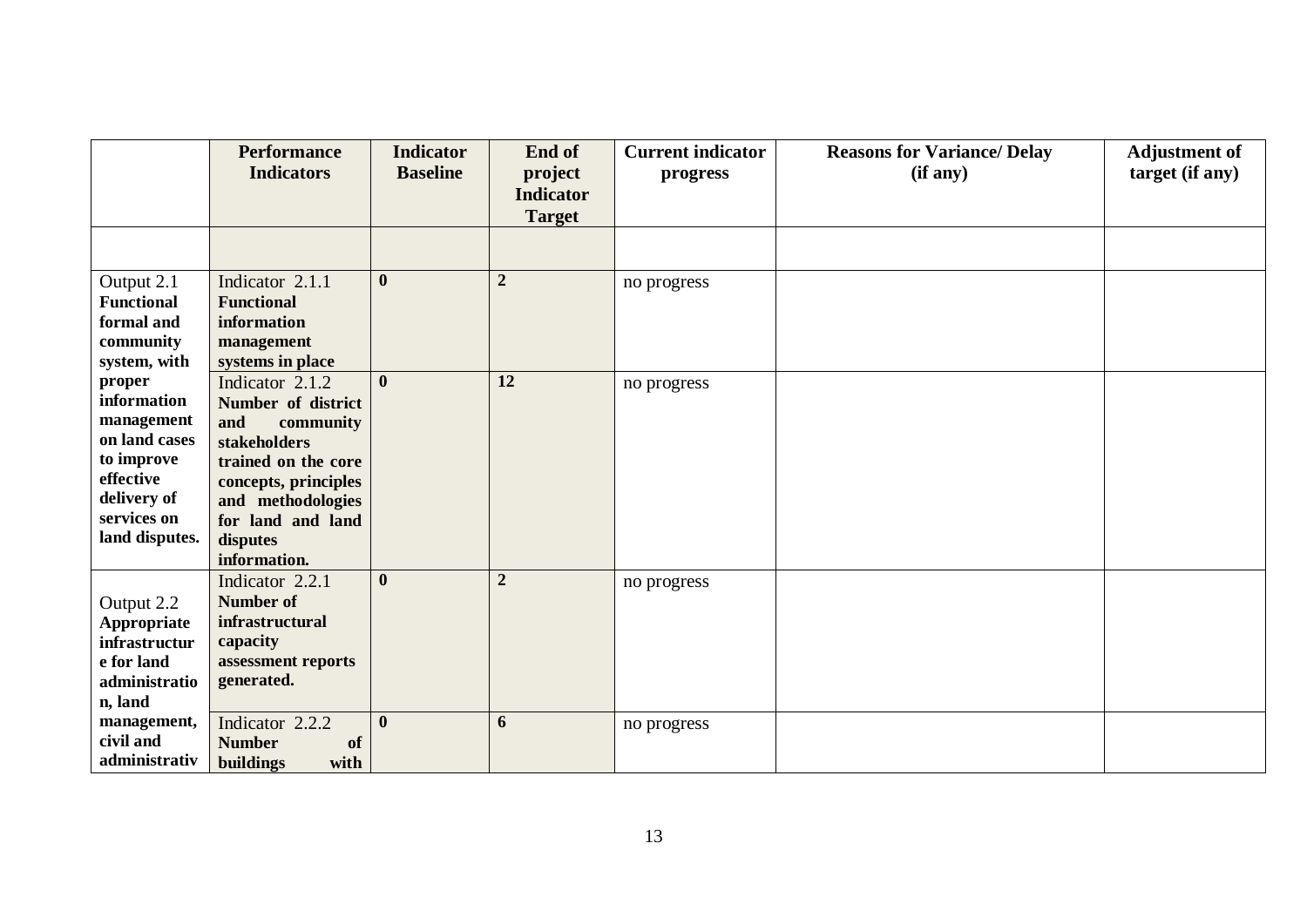|                                                                | <b>Performance</b><br><b>Indicators</b>                                                                                  | <b>Indicator</b><br><b>Baseline</b> | End of<br>project<br><b>Indicator</b><br><b>Target</b> | <b>Current indicator</b><br>progress | <b>Reasons for Variance/ Delay</b><br>(if any) | <b>Adjustment of</b><br>target (if any) |
|----------------------------------------------------------------|--------------------------------------------------------------------------------------------------------------------------|-------------------------------------|--------------------------------------------------------|--------------------------------------|------------------------------------------------|-----------------------------------------|
| $\mathbf{e}$<br>adjudication<br>is established<br>or upgraded. | proper designs and<br>costed<br><b>BOQs</b><br>agreed<br>upon<br>rehabilitated/devel<br>oped and<br>fully<br>functional. |                                     |                                                        |                                      |                                                |                                         |
| Output 2.3                                                     | Indicator 2.3.1                                                                                                          |                                     |                                                        |                                      |                                                |                                         |
|                                                                | Indicator 2.3.2                                                                                                          |                                     |                                                        |                                      |                                                |                                         |
| Output 2.4                                                     | Indicator 2.4.1                                                                                                          |                                     |                                                        |                                      |                                                |                                         |
|                                                                | Indicator 2.4.2                                                                                                          |                                     |                                                        |                                      |                                                |                                         |
| <b>Outcome 3</b>                                               | Indicator 3.1                                                                                                            |                                     |                                                        |                                      |                                                |                                         |
|                                                                | Indicator 3.2                                                                                                            |                                     |                                                        |                                      |                                                |                                         |
|                                                                | Indicator 3.3                                                                                                            |                                     |                                                        |                                      |                                                |                                         |
| Output 3.1                                                     | Indicator 3.1.1                                                                                                          |                                     |                                                        |                                      |                                                |                                         |
|                                                                | Indicator 3.1.2                                                                                                          |                                     |                                                        |                                      |                                                |                                         |
| Output 3.2                                                     | Indicator 3.2.1                                                                                                          |                                     |                                                        |                                      |                                                |                                         |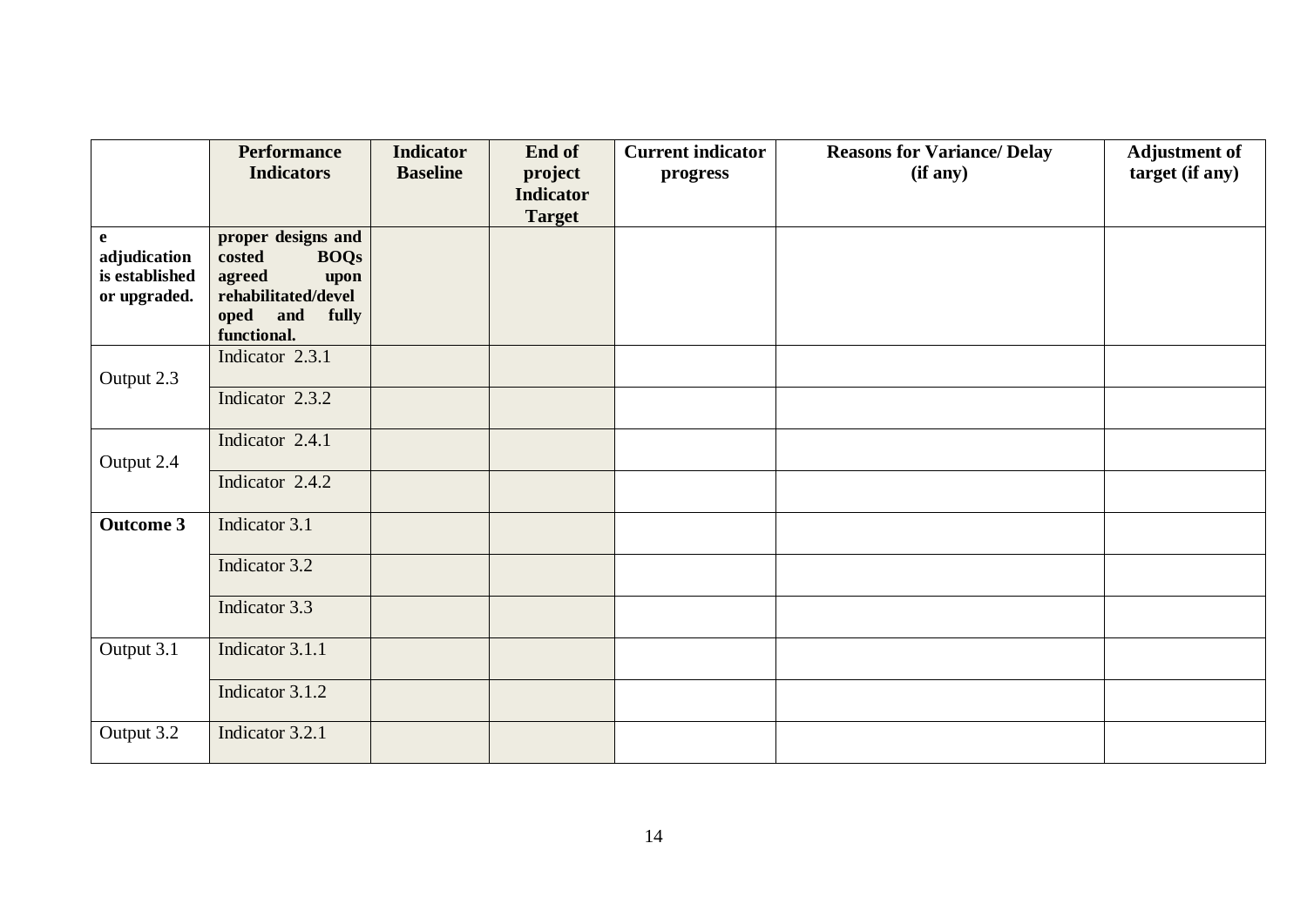|                  | <b>Performance</b><br><b>Indicators</b> | <b>Indicator</b><br><b>Baseline</b> | End of<br>project                 | <b>Current indicator</b><br>progress | <b>Reasons for Variance/ Delay</b><br>(if any) | <b>Adjustment of</b><br>target (if any) |
|------------------|-----------------------------------------|-------------------------------------|-----------------------------------|--------------------------------------|------------------------------------------------|-----------------------------------------|
|                  |                                         |                                     | <b>Indicator</b><br><b>Target</b> |                                      |                                                |                                         |
|                  | Indicator 3.2.2                         |                                     |                                   |                                      |                                                |                                         |
| Output 3.3       | Indicator 3.3.1                         |                                     |                                   |                                      |                                                |                                         |
|                  | Indicator 3.3.2                         |                                     |                                   |                                      |                                                |                                         |
| Output 3.4       | Indicator 3.4.1                         |                                     |                                   |                                      |                                                |                                         |
|                  | Indicator 3.4.2                         |                                     |                                   |                                      |                                                |                                         |
| <b>Outcome 4</b> | Indicator 4.1                           |                                     |                                   |                                      |                                                |                                         |
|                  | Indicator 4.2                           |                                     |                                   |                                      |                                                |                                         |
|                  | Indicator 4.3                           |                                     |                                   |                                      |                                                |                                         |
| Output 4.1       | Indicator 4.1.1                         |                                     |                                   |                                      |                                                |                                         |
|                  | Indicator 4.1.2                         |                                     |                                   |                                      |                                                |                                         |
| Output 4.2       | Indicator 4.2.1                         |                                     |                                   |                                      |                                                |                                         |
|                  | Indicator 4.2.2                         |                                     |                                   |                                      |                                                |                                         |
| Output 4.3       | Indicator 4.3.1                         |                                     |                                   |                                      |                                                |                                         |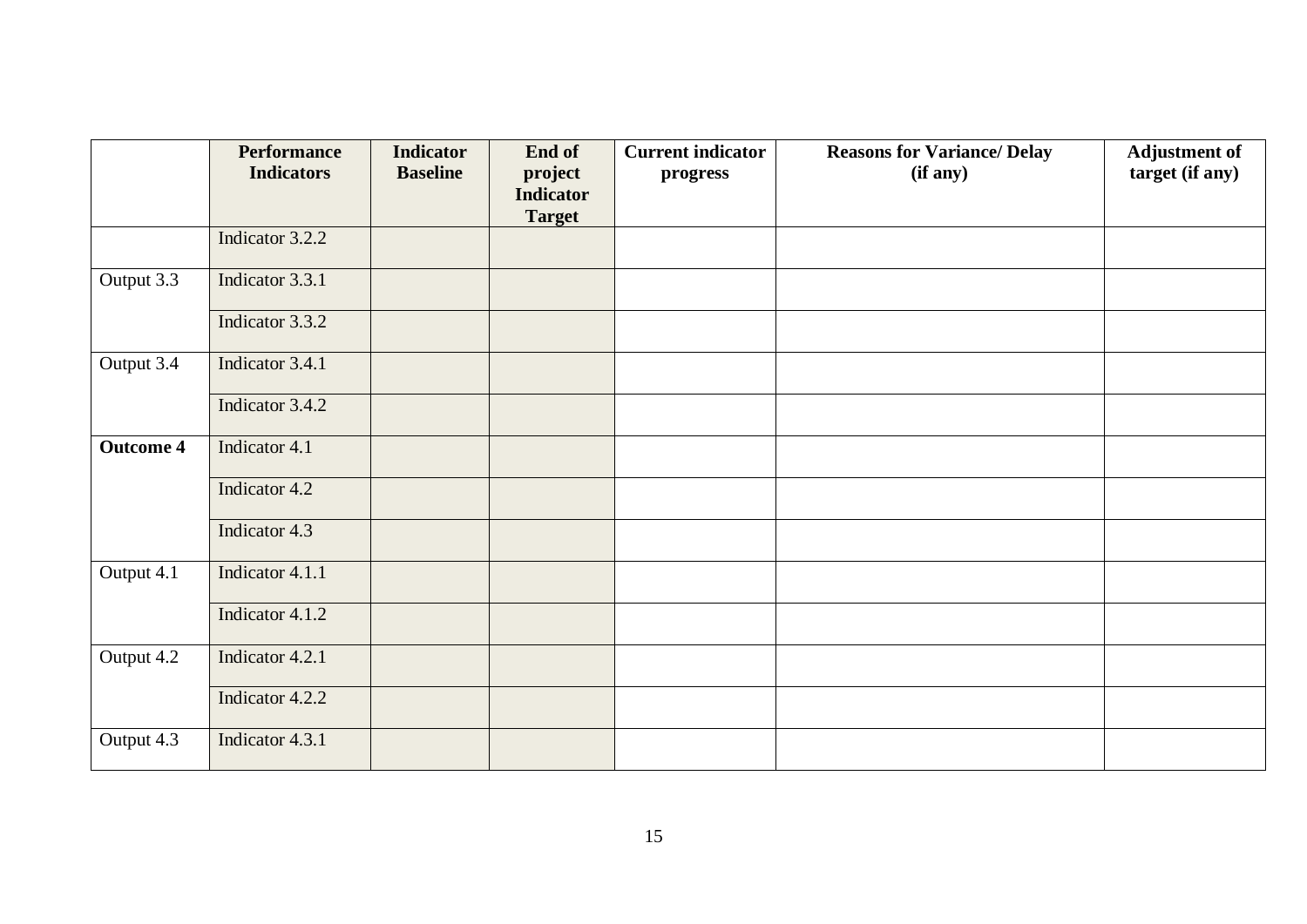|            | <b>Performance</b><br><b>Indicators</b> | <b>Indicator</b><br><b>Baseline</b> | End of<br>project<br><b>Indicator</b><br><b>Target</b> | <b>Current indicator</b><br>progress | <b>Reasons for Variance/ Delay</b><br>(if any) | <b>Adjustment of</b><br>target (if any) |
|------------|-----------------------------------------|-------------------------------------|--------------------------------------------------------|--------------------------------------|------------------------------------------------|-----------------------------------------|
|            | Indicator 4.3.2                         |                                     |                                                        |                                      |                                                |                                         |
| Output 4.4 | Indicator 4.4.1                         |                                     |                                                        |                                      |                                                |                                         |
|            | Indicator 4.4.2                         |                                     |                                                        |                                      |                                                |                                         |